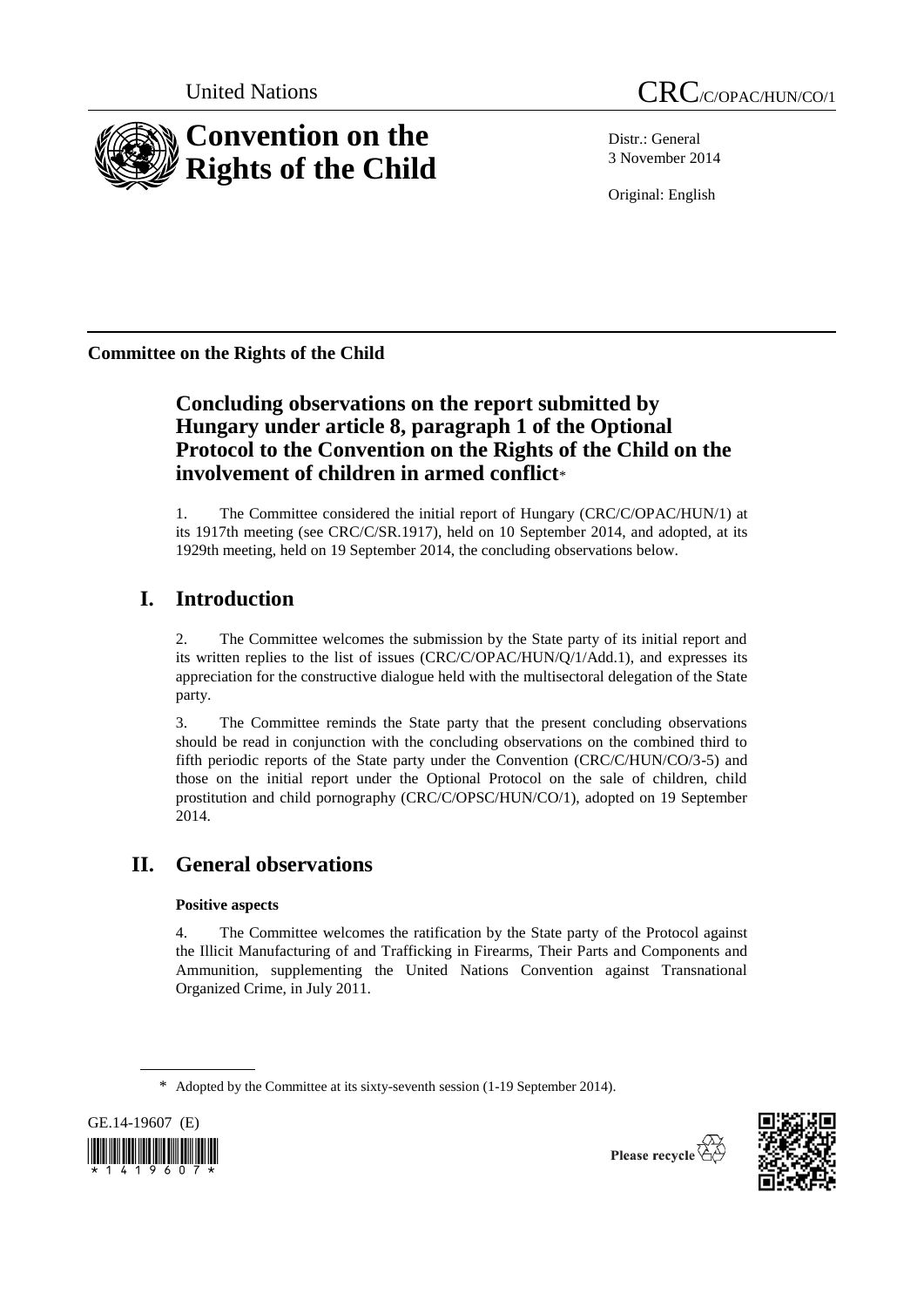5. The Committee welcomes the various positive measures taken in areas relevant to the implementation of the Optional Protocol, in particular:

(a) The declaration made by the State party upon its ratification of the Optional Protocol that the minimum age for conscription for military service and entering into a contract to perform military service is 18 years;

(b) The amendments made to the Criminal Code on 1 July 2013, introducing article 152, which prohibits the recruitment of children below the age of 18 years into the armed forces or an armed group.

## **III. General measures of implementation**

#### **Data**

6. The Committee regrets the lack of data on asylum-seeking, refugee and migrant children who enter the State party and may have been recruited or used in hostilities abroad.

7. **The Committee recommends that the State party establish a mechanism for the comprehensive collection of data, disaggregated by sex, age, nationality and ethnic origin, on asylum-seeking, refugee and migrant children who enter the State party and may have been recruited or used in hostilities abroad.**

#### **Training**

8. The Committee notes the information of the State party according to which it provides its armed forces and peacekeepers with training on international human rights and humanitarian law standards. It is concerned, however, that such training programmes do not include any explicit reference to the Optional Protocol or its provisions.

9. **The Committee recommends that the State party take all the measures necessary to enhance the knowledge of its armed forces and peacekeepers on the provisions of the Optional Protocol and include it in the mandatory curriculum of training courses.**

### **IV. Prohibition and related matters**

#### **Extraterritorial jurisdiction**

10. Noting that the State party's legal system requires the principle of dual criminality when exercising extraterritorial jurisdiction, the Committee is concerned at the absence of a legal provision that provides explicitly for extraterritorial jurisdiction for offences under the Optional Protocol.

11. **The Committee recommends that the State party take all the steps necessary to ensure that its domestic legislation explicitly enables it to establish and exercise extraterritorial jurisdiction over all offences under the Optional Protocol, and without the criterion of dual criminality.** 

## **V. Protection, recovery and reintegration**

#### **Measures taken to protect the rights of child victims**

12. The Committee notes that Act LXXX on Asylum of 2007 defines the notion of a "person in need of special treatment" and prioritizes asylum applications of unaccompanied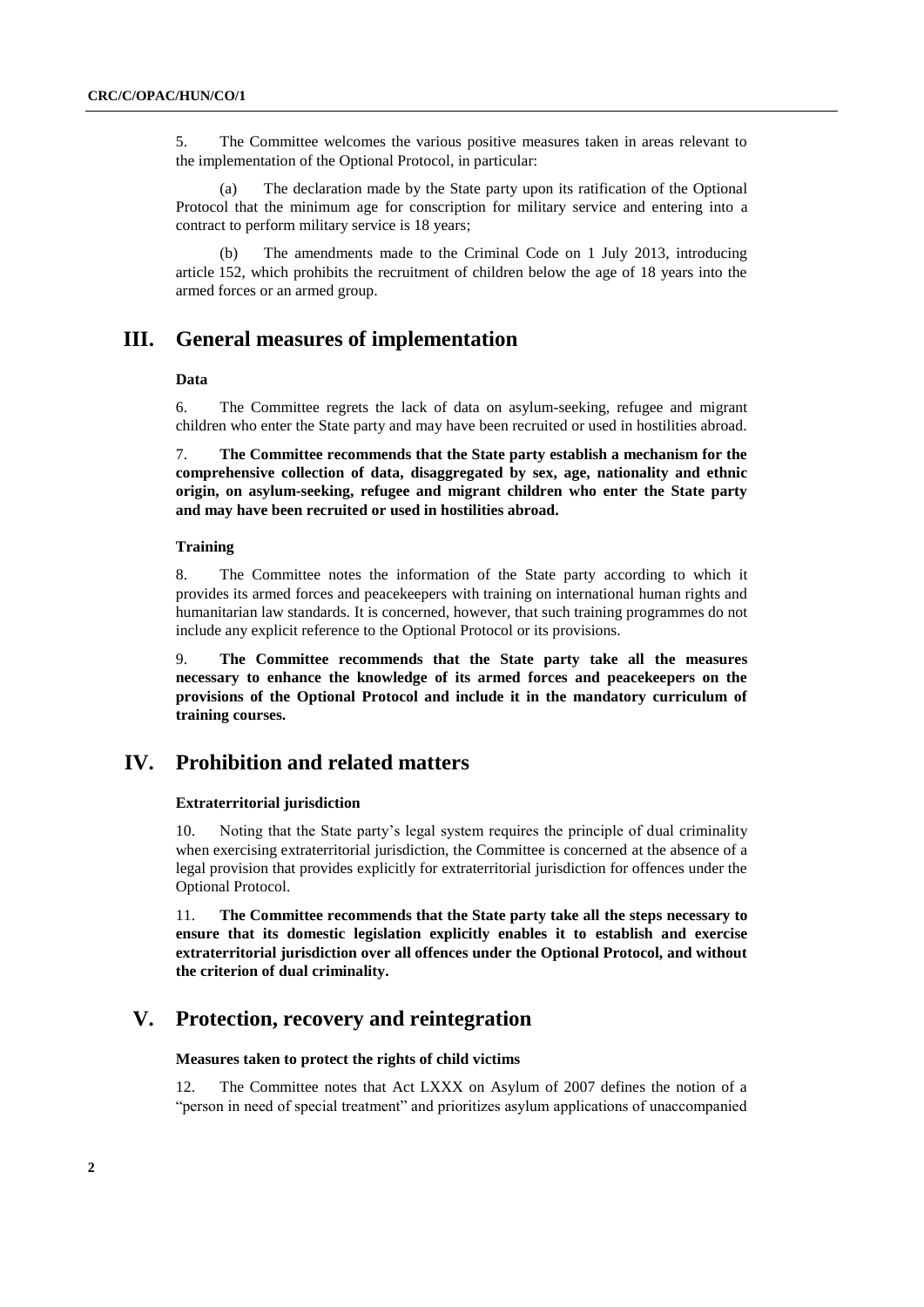children. Nevertheless, the Committee is concerned at the lack of mechanisms in place to identify at an early stage refugee, asylum-seeking and migrant children who enter the State party and may have been recruited or used in hostilities abroad.

13. **The Committee recommends that the State party put in place mechanisms to identify at an early stage refugee, asylum-seeking and migrant children coming from countries where there are or have been armed conflicts and who may have been involved in hostilities. It also recommends that the State party ensure that the personnel responsible for such identification are trained in children's rights, child protection and interviewing skills. The Committee further recommends that the State party develop protocols and specialized services to ensure that such children are provided with appropriate assistance for their physical and psychological recovery and social reintegration.**

### **VI. International assistance and cooperation**

#### **International cooperation**

14. **The Committee encourages the State party to continue to strengthen its cooperation with United Nations peacekeeping operations, the International Committee of the Red Cross, the Office of the United Nations High Commissioner for Refugees and the Special Representative of the Secretary-General for Children and Armed Conflict, and to explore increased cooperation with other relevant United Nations entities in the implementation of the Optional Protocol.**

#### **Arms export and military assistance**

15. The Committee notes with concern that the State party does not have a law or regulation that prohibits the export of arms, including small arms and light weapons, to States where children are known to be, or may potentially be, recruited or used in hostilities, except for States under an arms embargo imposed by the Security Council and the European Union.

16. **The Committee recommends that the State party adopt a law or regulation that prohibits the export of arms, including small arms and light weapons, to States where children are known to be, or may potentially be, recruited or used in hostilities.**

### **VII. Follow-up and dissemination**

17. **The Committee recommends that the State party take all appropriate measures to ensure the full implementation of the present recommendations by, inter alia, transmitting them to the Parliament, relevant ministries, including the Ministry of Defence, the Supreme Court and local authorities, for appropriate consideration and further action.**

18. **The Committee recommends that the initial report and written replies submitted by the State party and the related concluding observations adopted by the Committee be made widely available in Hungarian and minority languages, including through the Internet, to the public at large, civil society organizations, youth groups, professional groups and children, in order to generate debate and awareness of the Optional Protocol and its implementation and monitoring.**